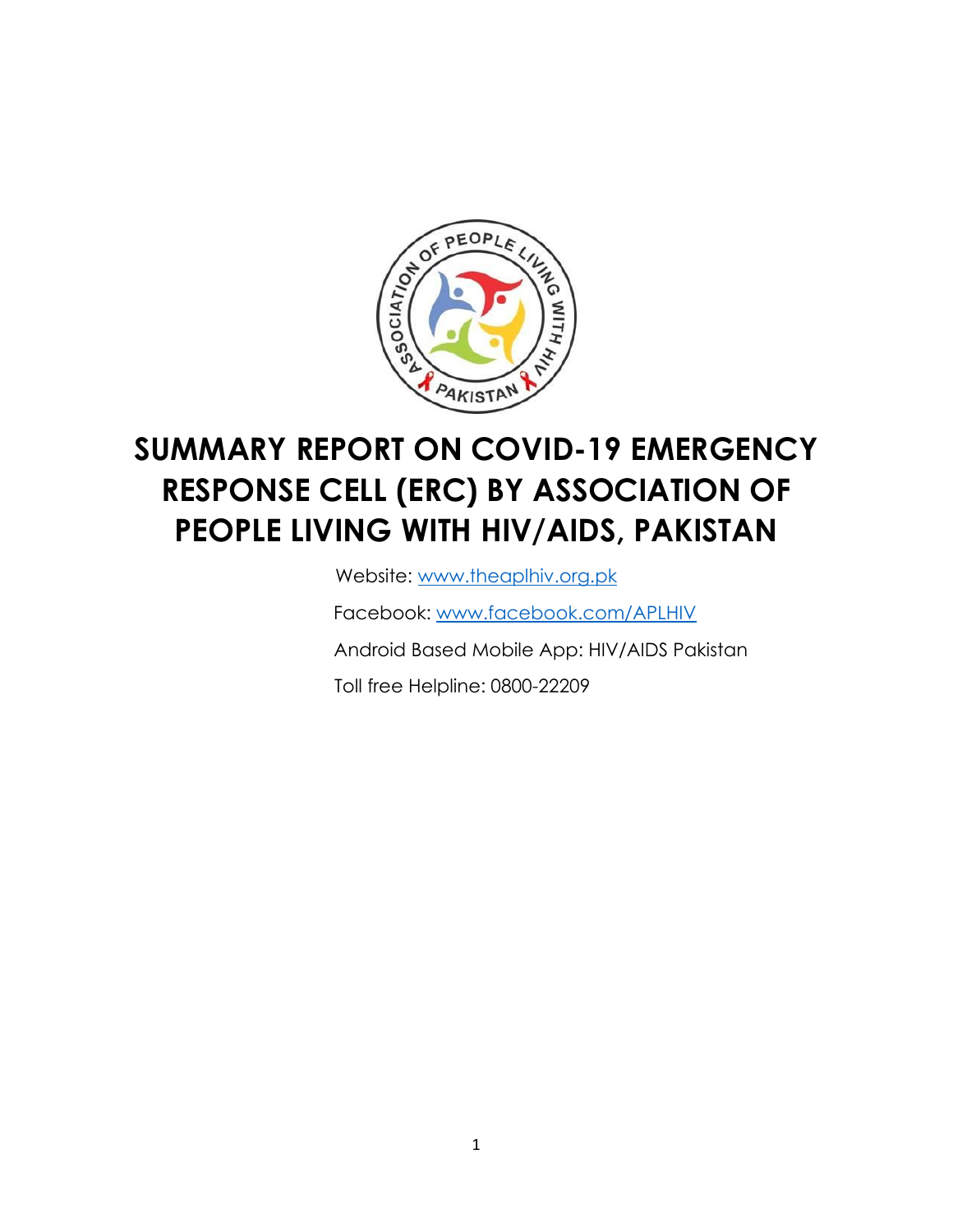## **Background**

The coronavirus pandemic 2019 also known as COVID-19 pandemic is an ongoing public health problem since beginning of the year 2020. The disease emerged in China and by 30 Jan 2020 was declared a 'Public Health Emergency of International Concern' (PHEIC) by the World Health Organization (WHO). Since then the disease has claimed over 560,000, lives and infected over 12.5 million. Added to this high mortality and infectivity is the ongoing exponential increase in new cases in different parts of the world. There is also socio-economic burden brought down by enforced social distancing measures or lockdown.

It is a well-known phenomenon that pandemics/ infectious disease outbreaks have potential to infect and affect a broad range of communities from all strata of society. However, people who have special health needs and social attributes may become more adversely affected. The pandemic preparedness relies on principle of anticipation of community specific needs and adequate response driven by ongoing evaluation and review of response strategies.

#### **Inception and objectives of Emergency Response Cell**

The COVID-19 cases started to emerge in Pakistan in late Feb 2020. After increased number of cases reported, the provincial and federal governments imposed a complete or partial lockdown around 16 March 2020 in the country. Based on this emergency, the APLHIV held an in house consultation with staff and HIV community for pandemic preparedness in context of local HIV communities. After in-house discussion, the APLHIV decided to launch an Emergency Response Cell [ERC]. The main objectives for cell are given in section below. In the process, synergy was established by liaising with key stakeholders of HIV response, which included the NACP, PACPs, Global Fund and UNAIDS. The APLHIV owes the debt of gratitude and thanks and offers its appreciations to the mentioned stakeholders for their support and ownership towards ERC.

#### **Objective 1: Provision of ARVs**

Ensuring anti-retroviral medication's [ARVs] availability to PLHIV in time of lockdown in liaisons with National and Provincial AIDS Control Programs

#### **Objective 2: Provision of Social Support**

Provision of Global Fund supported Care and Support Program for PLHIV to cater for nutritional needs of PLHIV during crises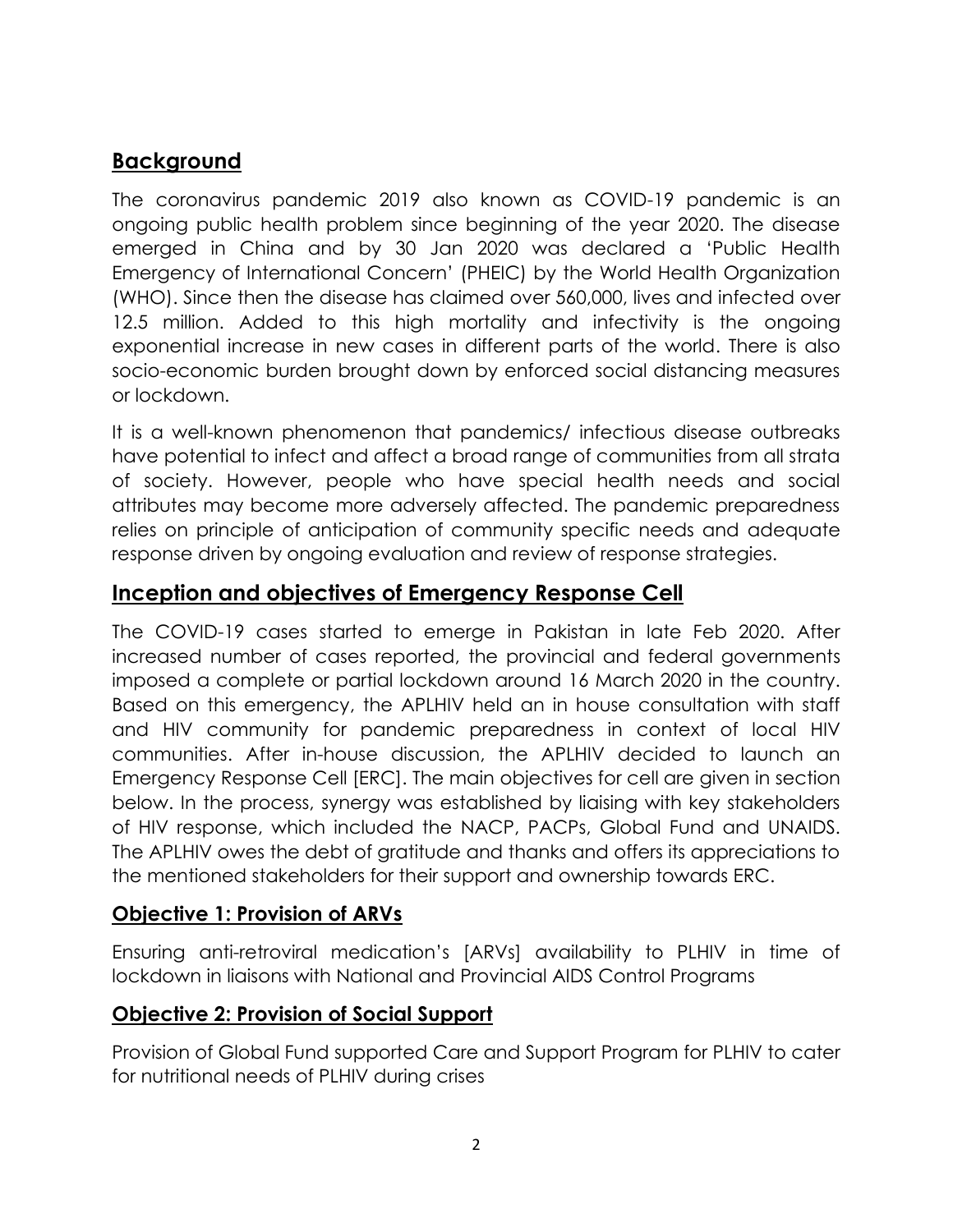Facilitation and enrollment of PLHIV community in social support packages announced by the Government of Pakistan such as EHSAS Cash Program

### **Objective 3: Awareness Of COVID-19 Among PLHIV Community**

Ensuring behavior change of PLHIV for personal protection from COVID-19 through social distancing and use personal protection equipment

#### **Strategies Employed By The Emergency Response Cell**

In order to achieve these goals and given restraints of budget heads allocated the following strategies were established keeping in view the feasibility, cost effectiveness and community acceptability.

#### **Strategy for achieving Objective 1**

- Liaisons with National and Provincial Program for doorstep availability of ARV for those requiring assistance in delivery

#### **Strategy for achieving Objective 2**

- Timely dispatch of Nutritional Packages under Global Fund Care and Support Program
- Assistance of eligible PLHIVs in EHSAS Cash Program run by federal government for financial assistance in lockdown period

#### **Strategy for achieving Objective 3**

- Use of APLHIV social media for disseminating only WHO endorsed messages on COVID-19
- Communication and approach to PLHIV community through mobile phones via easily comprehendible text messages in local languages
- Provision of COVID-19 prevention information and services provided by Emergency Response Cell via already functioning Toll-free Helpline of APLHIV
- Close co-ordination with Community Based Organization working under Prevention limb of Global Fund HIV project for increasing coverage of PLHIV in need for enrollment in services

In addition, daily reporting mechanism remained in place for data sharing with key stakeholders. Periodic review of services was done to ensure community centered response and continued tapering of services given the evolving nature of pandemic in local context.

#### **Key Achievements Of Emergency Response Cell**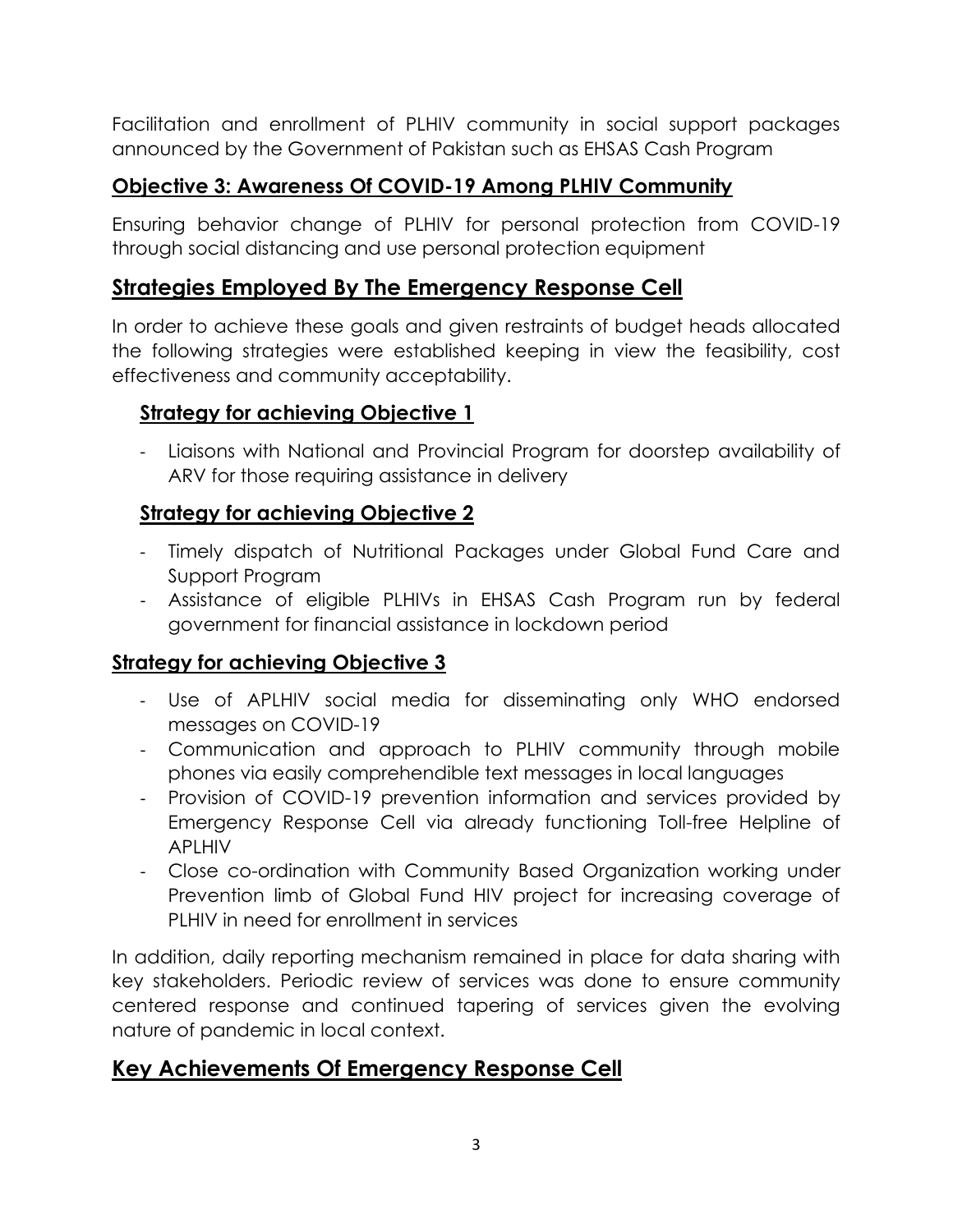The APLHIV Emergency Response Cell team was established under leadership of Mr. Irfan, Program Officer DUNE. Team comprised of three additional members. Direct supervision of work was provided by the National and Deputy National coordinators of the APLHIV [Asghar Satti & Uzair Tariq]. Summary of key achievements in initial sixty [60] days is included. It should be noted, that despite personal challenges faced by APLHIV staff during the pandemic and the holy month of Ramzan the coverage of services was adequate and maintained quality throughout the period.

#### **Achievements Objective 1: Provision of ARVs**

- 2401 Calls for facilitations of ARV were made/received who were guided on ARV supply



- 229 PLHIV were facilitated for provision of ARVs at homes/door steps

## **Achievements Objective 2: Provision of Social Support**

- 6,616 PLHIVs were provided with nutritional support under GF Grant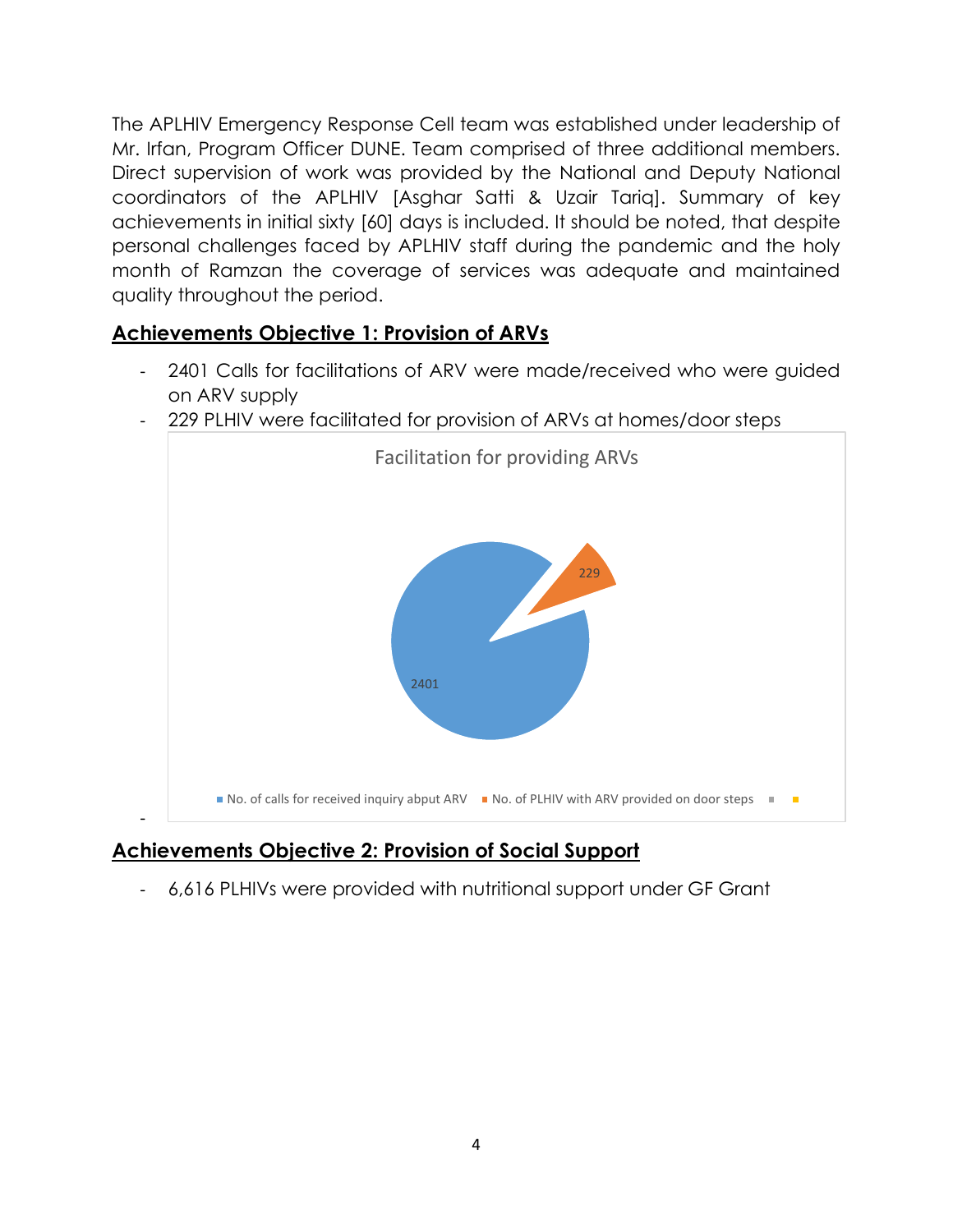

#### **Achievements Objective 3: Awareness of COVID-19 among PLHIV community**

- 151,000 behavior change messages on COVID-19 were sent to HIV communities through toll free helpline. The messages were in local language.

4,103 calls received on toll-free helpline at average 68.38 calls per day. All callers were counseled/educated/supported as per objectives and need of callers.

- 60 Social media [Facebook] informative messages were shared on official page of the APLHIV. These messages reached 21,492 people. 1707 responses in form of engagement reactions were received against these posts and a